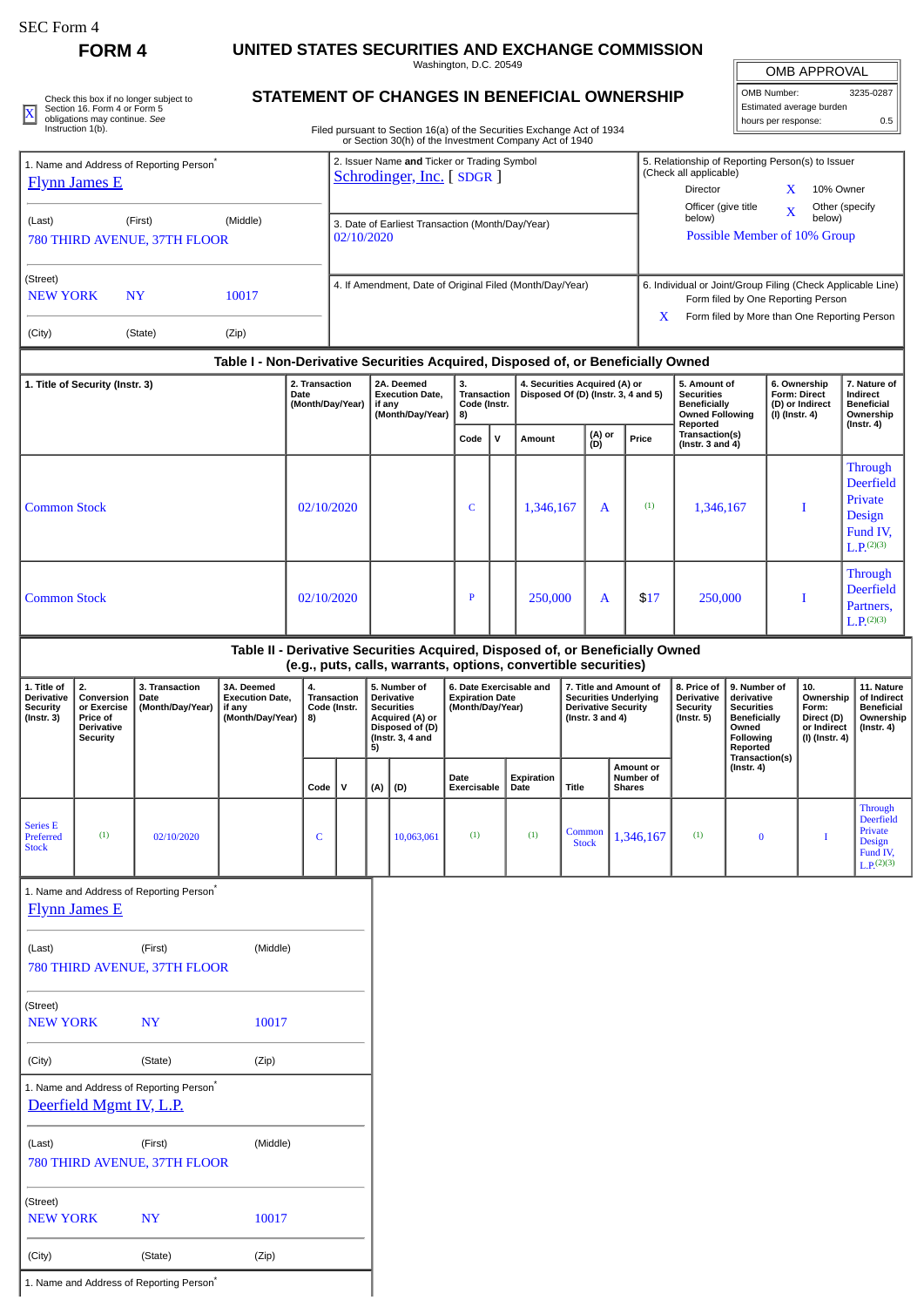|                                                        |                                                                                                | DEERFIELD MANAGEMENT COMPANY, L.P. |
|--------------------------------------------------------|------------------------------------------------------------------------------------------------|------------------------------------|
| (SERIES C)                                             |                                                                                                |                                    |
| (Last)                                                 | (First)<br>780 THIRD AVENUE, 37TH FLOOR                                                        | (Middle)                           |
| (Street)<br><b>NEW YORK</b>                            | <b>NY</b>                                                                                      | 10017                              |
| (City)                                                 | (State)                                                                                        | (Zip)                              |
|                                                        | 1. Name and Address of Reporting Person <sup>*</sup><br>Deerfield Private Design Fund IV, L.P. |                                    |
| (Last)                                                 | (First)<br>780 THIRD AVENUE 37TH FLOOR                                                         | (Middle)                           |
| (Street)<br>NEW YORK                                   | NY                                                                                             | 10017                              |
| (City)                                                 | (State)                                                                                        | (Zip)                              |
| Deerfield Mgmt L.P.                                    | 1. Name and Address of Reporting Person <sup>®</sup>                                           |                                    |
| (Last)<br><b>780 THIRD AVENUE</b><br><b>37TH FLOOR</b> | (First)                                                                                        | (Middle)                           |
| (Street)<br><b>NEW YORK</b>                            | NY                                                                                             | 10017                              |
| (City)                                                 | (State)                                                                                        | (Zip)                              |
|                                                        | 1. Name and Address of Reporting Person <sup>*</sup><br>DEERFIELD PARTNERS, L.P.               |                                    |
| (Last)<br><b>780 THIRD AVENUE</b><br>37TH FLOOR        | (First)                                                                                        | (Middle)                           |
| (Street)<br><b>NEW YORK</b>                            | NY                                                                                             | 10017                              |
| (City)                                                 | (State)                                                                                        | (Zip)                              |

## **Explanation of Responses:**

1. Each share of Series E Preferred Stock automatically converted into 0.13377318 shares of the Issuer's common stock upon the closing of the Issuer's initial public offering (on an adjusted basis, after giving effect to the 1-for-7.47534 reverse stock split of the Issuer's common stock effected by the Issuer on January 24, 2020).

2. This Form 4 is being filed by the undersigned as well as the entities listed on the Joint Filer Information Statement attached as an exhibit hereto (the "Reporting Persons"). Deerfield Mgmt IV, L.P. is the general<br>partn the investment manager of the Funds. James E. Flynn is the sole member of the general partner of each of Deerfield Mgmt, L.P., Deerfield Mgmt IV, L.P. and Deerfield Management Company, L.P.

3. In accordance with Instruction 4(b)(iv) to Form 4, the entire amount of the Issuer's securities held by the Funds is reported herein. For purposes of Section 16 of the Securities Exchange Act of 1934, as amended, each<br>R Person is the beneficial owner of such securities for purposes of Section 16 or otherwise.

## **Remarks:**

Jonathan Isler, Attorney-in-Fact: Power of Attorney, which is hereby incorporated by reference to Exhibit 24 to a Form 3 with regard to Proteon Therapeutics, Inc. filed with the Securities and Exchange Commission on<br>August

| /s/ Jonathan Isler, Attorney-in- | 02/10/2020 |  |  |  |  |
|----------------------------------|------------|--|--|--|--|
| Fact                             |            |  |  |  |  |
| ** Signature of Reporting Person | Date       |  |  |  |  |

Reminder: Report on a separate line for each class of securities beneficially owned directly or indirectly.

\* If the form is filed by more than one reporting person, *see* Instruction 4 (b)(v).

\*\* Intentional misstatements or omissions of facts constitute Federal Criminal Violations *See* 18 U.S.C. 1001 and 15 U.S.C. 78ff(a).

Note: File three copies of this Form, one of which must be manually signed. If space is insufficient, *see* Instruction 6 for procedure.

**Persons who respond to the collection of information contained in this form are not required to respond unless the form displays a currently valid OMB Number.**